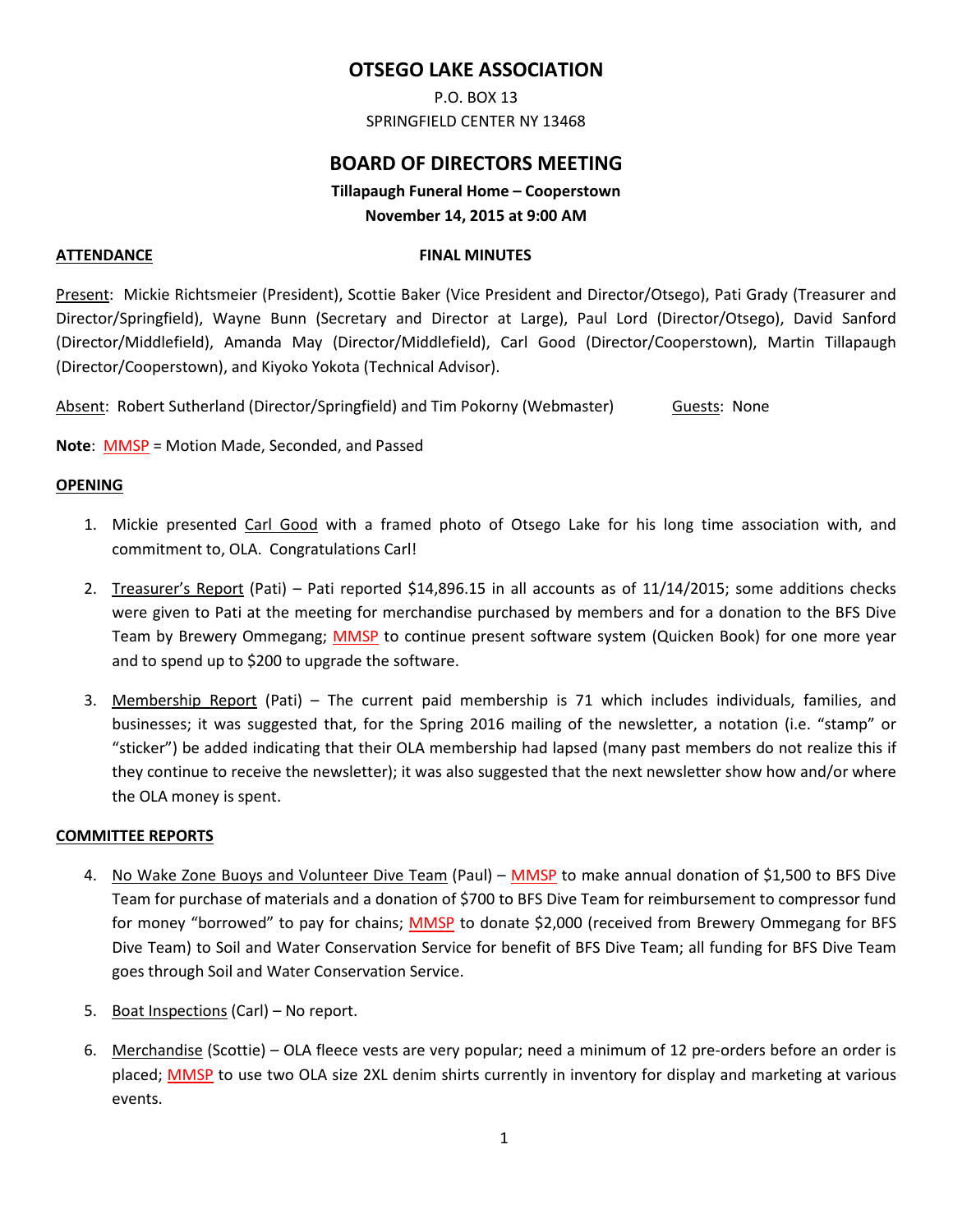- 7. Otsego County Water Quality Coordinating Committee (Carl) See Carl's recent e-mails for minutes.
- 8. Newsletter All Board members agreed that OLA Fall 2015 newsletter was excellent; Carl requested a list of current and lapsed OLA members to use as a membership retention and/or recruitment tool; Pati will develop such a list; Spring 2016 newsletter should include list of current OLA members; concept of offering a discount for OLA merchandise with paid membership was discussed.
- 9. Drone Update (Paul) OLA is not getting aerial photos of mud plumes in the lake as expected; no one at BFS has assumed role of drone pilot since Peter Booth's BFS internship ended this summer; Mickie will meet with Dr. Harman to discuss situation and perhaps offer that OLA might fund 1/3 of a new internship; another suggestion would be for a BFS staff member take over use of the drone which would add to their resume.
- 10. Coordination with Other Organizations (Board) Fall 2015 Film Festival organized by Otsego 2000 was a great success; OLA sponsored one film which allowed for an impressive advertisement in program booklet; Mickie, Scottie, and Kiyoko attended on behalf of OLA which included a sponsorship badge; OCCA may increase donation for boat wash.
- 11. Boat Parade (Scottie) During the meeting, it was assumed that the 4<sup>th</sup> of July in 2016 would be on a Sunday so the boat parade would be held on Sunday; however, 2016 is a Leap Year so the 4<sup>th</sup> of July will actually be on a Monday; the Committee will meet later on to discuss 2016 boat parade including what day to hold the event (weekend day or Monday).
- **12.** Annual Meeting (Bob via e-mail) Discussion on meeting format, location, time of day, and whether it should be more family oriented; concept of a separate family picnic or cocktail event was also presented; consensus was that a non-family oriented meeting on a Saturday morning in August would work best; a separate Sunday in the Park picnic at Lakefront Park merits further evaluation.

## **OLD BUSINESS**

- 13. Boat Wash Update (Paul) OLA needs a construction bid from a minimum of 3 contractors; McManus has recommended contractors John VanWieren, Tom Swatling, and Bob Teel; Wayne to contact contractors and send them McManus' plans; funding is still not complete; Fall 2015 newsletter has requested donations from OLA members; Scottie will request funding from Otsego 2000 at their next Board meeting; Martin will discuss member item funding with State Senator Jim Seward at an upcoming meeting; need for a permanent sign at the boat wash was discussed.
- **14.** Mission Statement (Mickie/Scottie) After review of Cooperstown Graduate Program students' proposed OLA mission statement, Scottie and Mickie made some changes for discussion by OLA Board; Martin researched and presented mission statements from numerous lake associations for review; after much discussion, MMSP that the following Mission Statement be adopted by OLA: *"The mission of the Otsego Lake Association is to educate, advocate, and actively participate in protecting the health, beauty, and well-being of Otsego Lake by facilitating the implementation of the Otsego Lake Watershed Management Plan".* The Mission Statement must now be submitted to the OLA membership at the annual meeting for approval.

## **NEW BUSINESS**

15. Temperature Monitoring Buoy Proposal (Kiyoko) – Several SUNY Colleges are participating in a research program